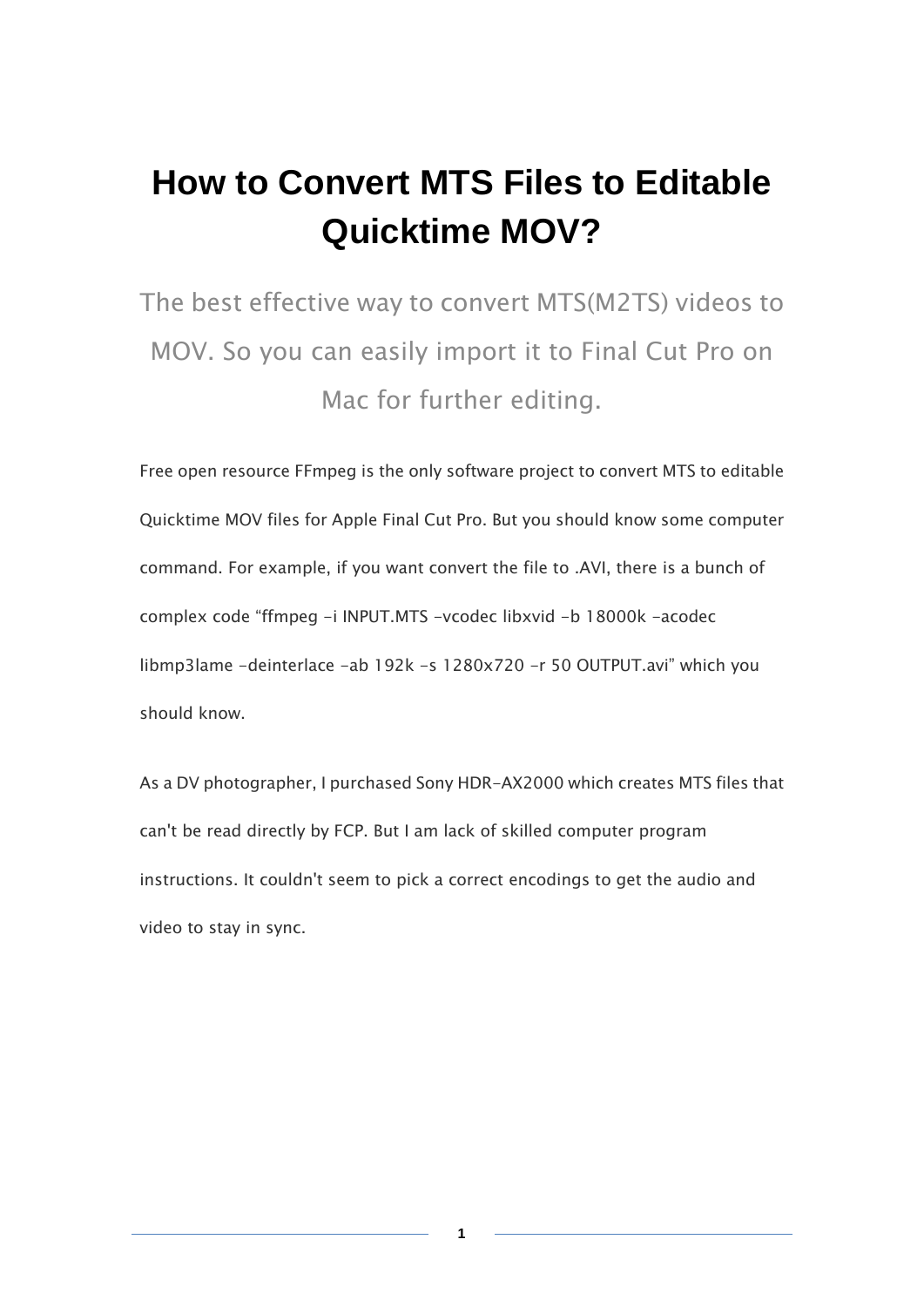

#### What is MTS format?

MTS is a common file type for flash memory and hard disc drive based consumer grade camcorders to store compressed AVCHD video. After import to computer, it will show up m2ts. Some AVCHD files aren't compatible with mac tools such as Compressor, iMovie etc. And the MOV is the Apple Quicktime common editable format.

#### Best free video converter download:

Handbrake is multi-platform(Windows, Mac and Linux) which just support output

formats:MP4, MKV.

| Container | M <sub>D</sub> 4 |  |  | Large File Size Web Optimized   iPod 5G Support |
|-----------|------------------|--|--|-------------------------------------------------|
|           |                  |  |  |                                                 |

MPEG Streamclip is a powerful free video converter but doesn't support input format: AVCHD.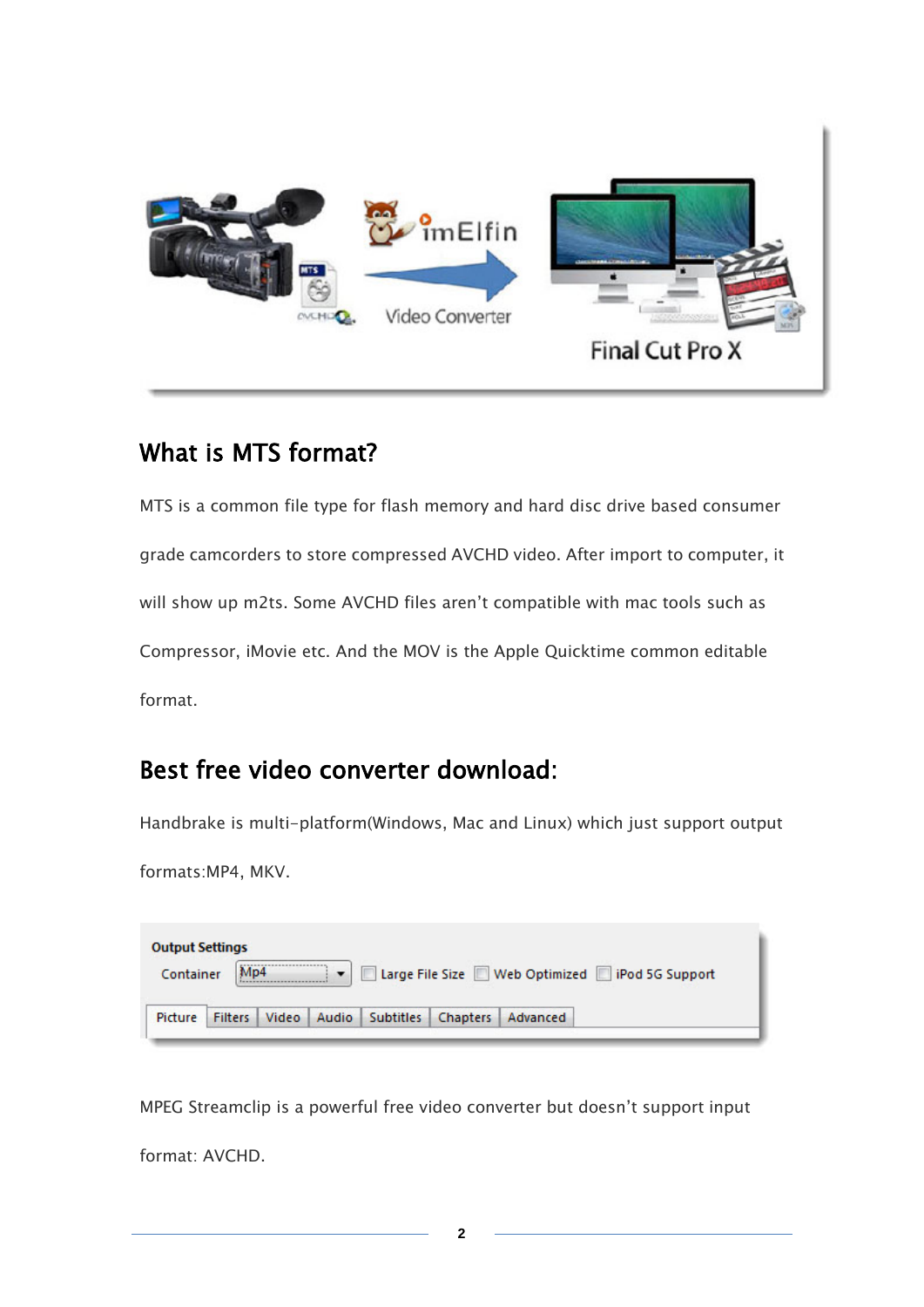| e.<br>Edit List Enigma<br>File         | MPEG Streamclip 1.2.1b6 © 2006-2012 Squared 5<br>Window | $\Sigma$<br>$\Box$<br>$\qquad \qquad \Box$ |
|----------------------------------------|---------------------------------------------------------|--------------------------------------------|
|                                        | Sony_HDR_AX2000.MTS                                     |                                            |
| <b>MPEG Streamclip</b>                 |                                                         |                                            |
| File open error: unsupported file type |                                                         |                                            |
|                                        | OK<br>Open Anyway                                       |                                            |
|                                        |                                                         |                                            |
|                                        |                                                         |                                            |

Why should you choose imelfin video converter ultimate?

The video converter ultimate provides one-stop service for us to convert

MTS/M2TS to MOV without any quality loss, which is compatible with all versions

of Mac OS X(Mountain Lion and Mavericks), iMovie, and Final Cut Pro etc. It can fix

compatible issue and save your precious time.



This guide will show you how to convert Sony HDR-AX2000 MTS files to MOV on

pc.

## Convert MTS to QuickTime MOV

#### Import AVCHD .MTS files to the software

Plug in the camcorder into the computer, the first step is transferring your files

[from your camera or video camcorder to pc.](http://windows.microsoft.com/en-us/windows-xp/help/moviemaker/download-video-from-camera-to-computer) Run the program and just drag 1080p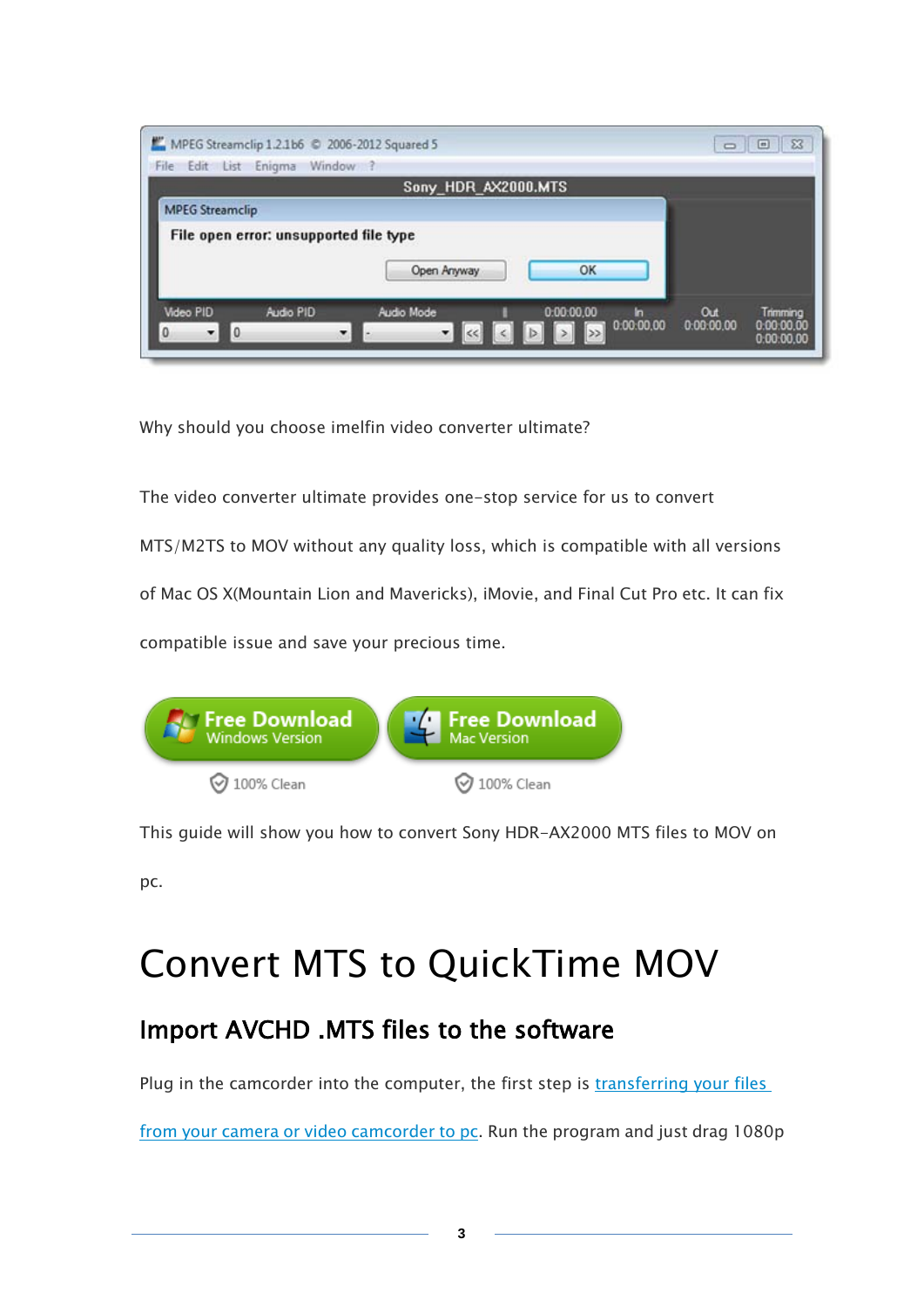MTS videos into application UI. Or just click "file"> "Add Video Files" to import

video files from explorer.



After the video files imported, there are two \*.MTS files already on the program's

interface. By the way, it supports batch import.

| imElfin Video Ultimate |                     |              |                                |          |                                                             |           |     |  |  |
|------------------------|---------------------|--------------|--------------------------------|----------|-------------------------------------------------------------|-----------|-----|--|--|
| <b>File</b>            | Edit                | <b>Tools</b> | <b>Help</b>                    |          |                                                             |           |     |  |  |
| Ë                      |                     |              |                                |          |                                                             |           |     |  |  |
|                        |                     | Name         |                                |          | Original Length Trimmed Length Estimated Size Output Format |           |     |  |  |
|                        | Sony_HDR_AX2000.MTS |              |                                |          | 00:00:50                                                    | 106.40 MB | mov |  |  |
|                        |                     |              | Panasonic_HDC_TM_700_P_50p.MTS | 00:00:46 | 00:00:46                                                    | 98.22 MB  | mov |  |  |

#### Set \*.MOV as export files

After the video files are imported, select the output format as MOV. Click format to choose "Common Video -> MOV – QuickTime (\*.mov)" profile in the drop-down menu.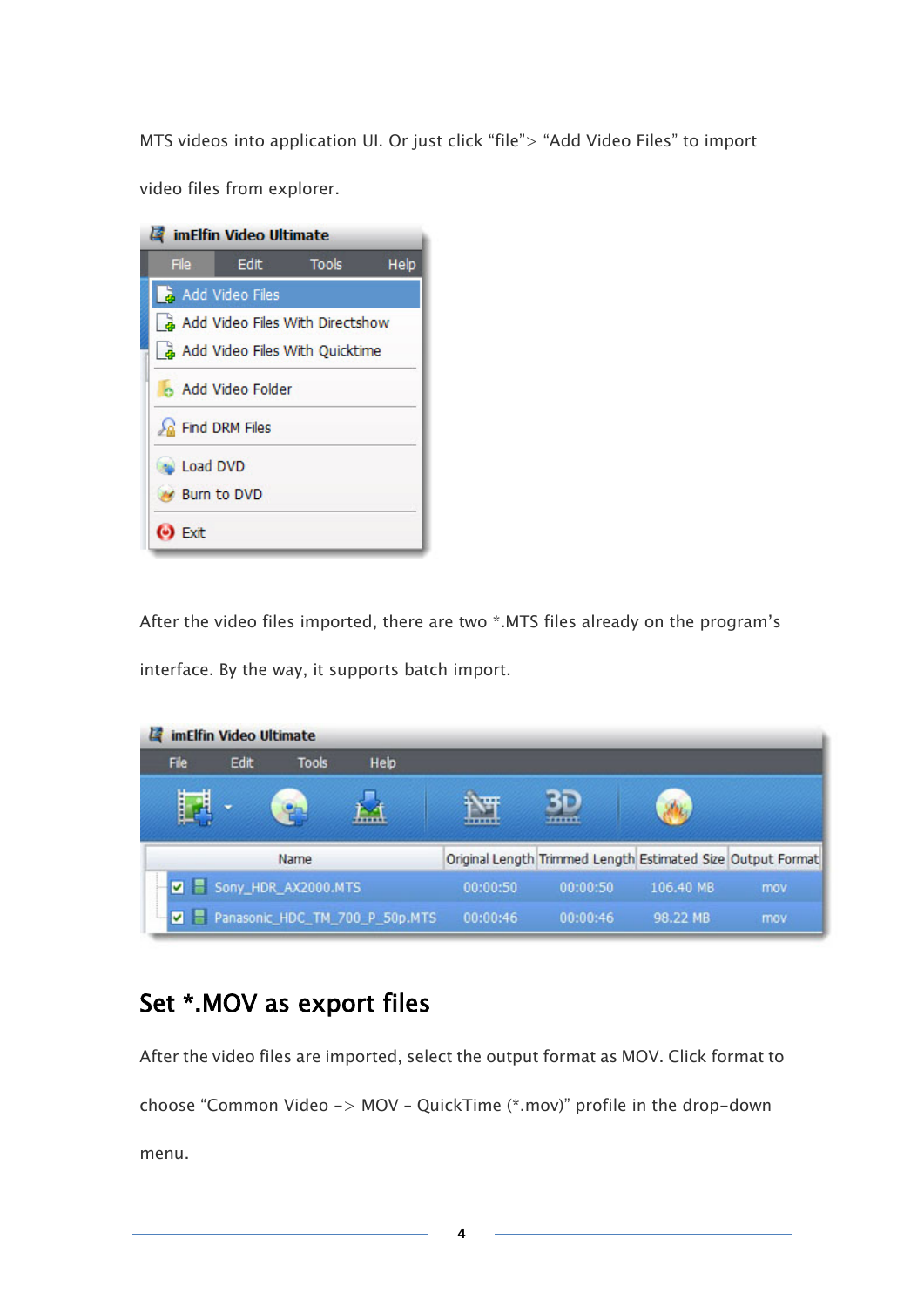| Profile:                     | MOV-QuickTime(*.mov) |                                                                                                           |
|------------------------------|----------------------|-----------------------------------------------------------------------------------------------------------|
| 鶣                            | Customise            | Start searching                                                                                           |
|                              | Mobile Phone         | r                                                                                                         |
|                              | Android Mobile       | <b>TS-Transport Stream (*.ts)</b><br>TS 1<br>▶<br>Profile for Transport Stream                            |
|                              | Windows Phone        | ▦<br>Popular video format for website<br>▶                                                                |
|                              | Tablet PC<br>ш       | ▶<br>EEW.<br><b>F4V Video Format(*.f4v)</b>                                                               |
|                              | <b>Ni and DS</b>     | ▦<br>Profile for flash video.<br>٠                                                                        |
|                              | P <sub>S</sub> 3     | r<br><b>ERS</b><br>FLV-Flash H.264 Video Format(*.flv)                                                    |
|                              | $\blacksquare$ PSP   | RealNetworks streaming media format, with low rate and acceptable<br>▶<br>$_{\mathbb{O}}$<br>quality.     |
|                              | Apple TV             | ▶<br>RM-RealVideo(*.rmvb)<br><b>EUXUS</b>                                                                 |
|                              | iPad                 | Apple QuickTime format, widely used for network transmission, and c<br>Q<br>Þ<br>with multiple platforms. |
|                              | Phone                | ٠<br>MOV-QuickTime(*.mov)<br>MO <sub>W</sub>                                                              |
|                              | 쁭<br>iPod            | ▦<br>VP8 Video Profile optimized for HTML5.<br>r                                                          |
|                              | HD Video             | Þ<br><b>MASI</b><br>VP8 Video - HTML5 VP8 Video Profile(*.webm)                                           |
| $\nabla$ $\blacksquare$ Pana | Common Audio         | <b>AVI</b><br>AVI With DV Codec(*.avi)<br>r<br>▦<br>Mainly customized for users to edit videos.           |
| <b>M</b> F Son               | Common Video         | Mainly customized for users to edit videos.<br>×                                                          |
|                              | Recent<br>$^{(1)}$   | <b>AVE</b><br><b>Lossless Uncompressed Avi(*.avi)</b>                                                     |

#### Convert MTS video to QuickTime editable MOV

Specify output folder on your computer to save the output files. The default folder

path "C:\Users\epubor\Documents\imElfin\Total Media Converter", and change

output path as your favorite. Click the "Convert" button to start transcoding MTS to

AIC MOV on pc.

| Profile:              | MOV-QuickTime(*.mov)                             |   |                       |  | ▼ <mark>※   √</mark> Apply to all |  |
|-----------------------|--------------------------------------------------|---|-----------------------|--|-----------------------------------|--|
| Video Quality: Medium |                                                  | ▼ | Audio Quality: Medium |  | Merge into one file               |  |
| Output:               | C:\Users\epubor\Documents\imElfin\Video Ultimate |   |                       |  |                                   |  |

After the conversion, it displays "Finished" that everything you've done is correct. Click "Open" file icon to locate the result videos MOV. Now Sony HDR AX2000